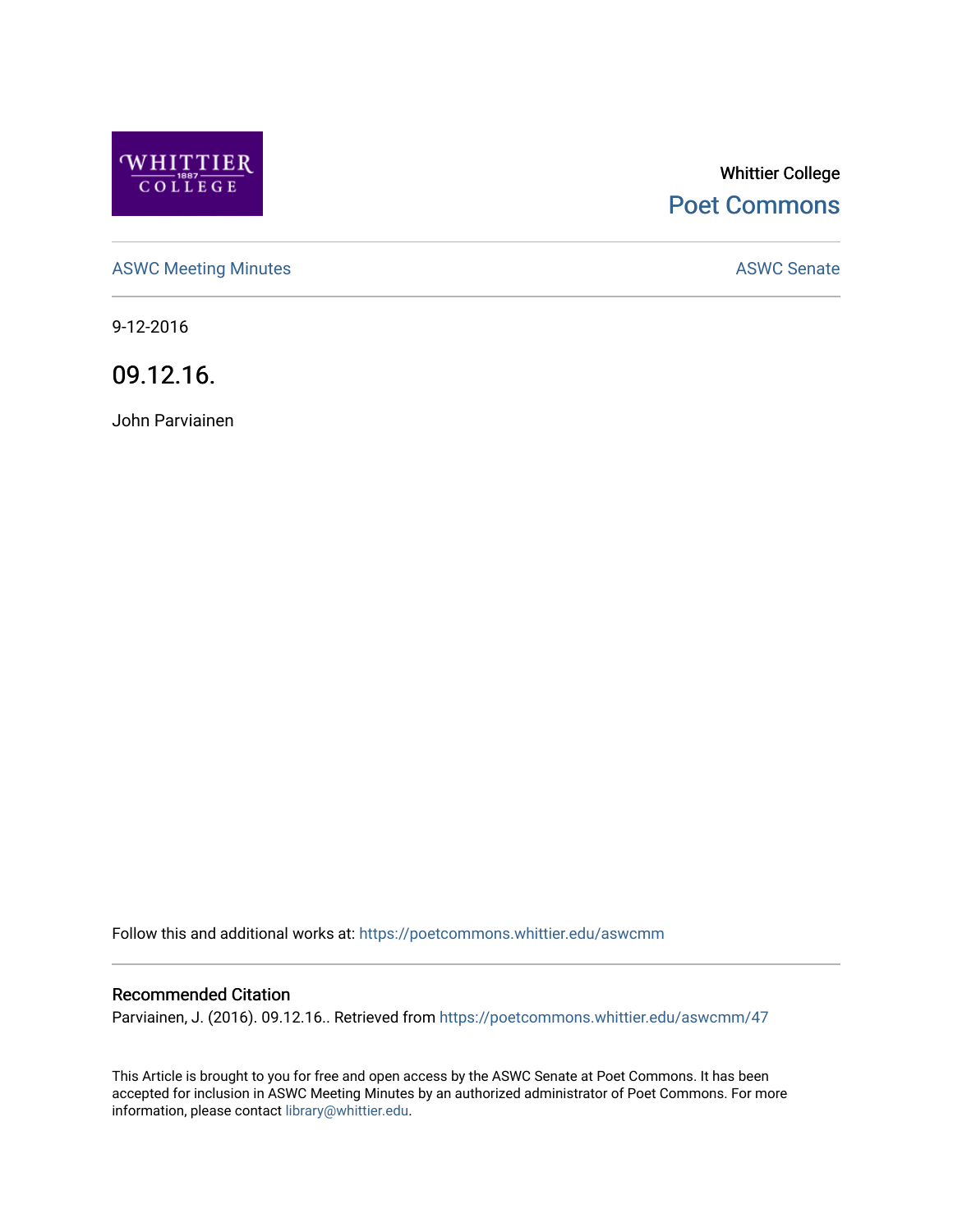

# **Meeting Minutes for September 12, 2016**

- **I. Meeting is called to order at 7:01 PM**
- **II. Moment of Silence**
- **III. Inspirational quote Sen. Scriber**

# **IV. Mission Statement**

**a.** The ASWC Senate, as the governing body of the Associated Students of Whittier College, is dedicated to the betterment of the college as an institution and as a member of the broader community. The Senate shall assist on-campus clubs and organizations in creating, promoting and implementing dynamic programs and events that involve students and add value to their educational experience. This body will act as an open forum for students to voice their opinions and desires, always keeping the best interests of the ASWC in mind. In all of its actions, the Senate will serve the students first with integrity, dedication, responsibility and **Read by Sen. Boynton**

# **V. Presidential Appointments of:**

- **a. Treasurer Lorena Heymans**
- **b. Program Board Director Rudy Marquez**
- **c. Environmental Representative Maddie McMurray**
- **VI. Roll Call- Senator Parviainen (Secretary)**
	- **a. Present:** President Rashid, Vice-President Duenas, Treasurer Heymans, Secretary Parviainen, Director Marquez, Director Manning, Representative McMurray, Sen. Blomso, Sen. Jacinto, Sen. Scurr, Sen. Pistolesi, Sen. Laguna, Sen. Brown, Sen. Scriber Sen. Vega, Sen. Bettridge, Sen. Wells, Sen. Boynton, Sen. Campos, Sen. Angileri, Sen. Chen, Sen. Fossier
	- **b. Absent excused:**
	- **c. Unexcused:**
- **VII. Minutes Amendment/Approval**
	- **a.** Approved by Sen.

## **VIII. President's Message- President Rashid**

- **a.** Summer Retreat
- **b.** CEC is looking for students to work with local high school students through mentorship program
- **c.** Reviewing protests

## **Treasurer's Report- Treasurer Heymans**

General Fund Balance: ~\$117,000.00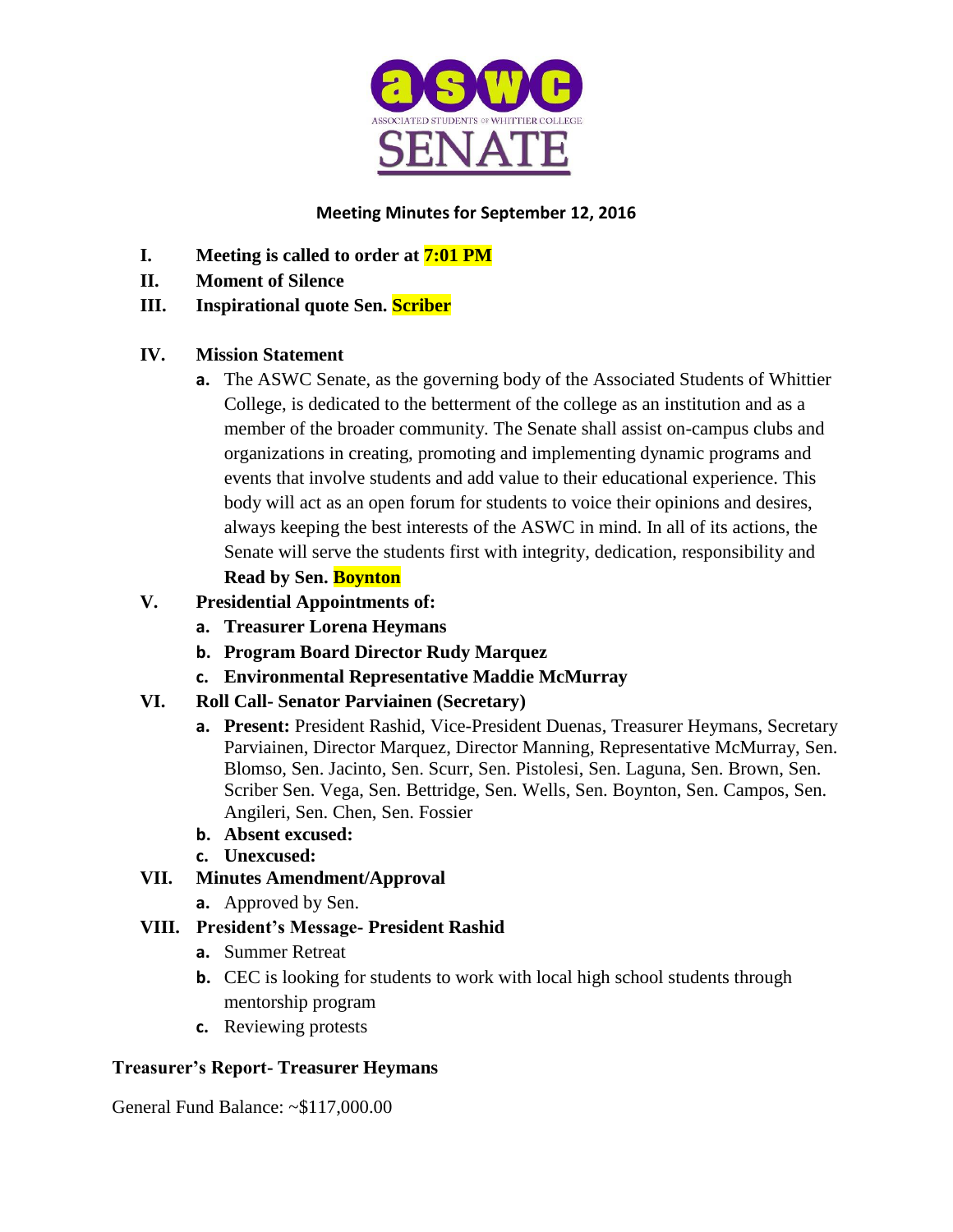Operational Account Balance: ~\$ 11,725.31

Reserve Account Balance: ~\$25,593.58

First Readings Pending: \$10,430

Program Board Account: ~\$47,523.96

First Year Class Council (FCC): ~\$2,532.50

Diversity Council (DC): ~\$2,345.84

Inter-Club Council (ICC): ~\$4,939.44

Social Justice Coalition (SJC): ~\$4,424.42

Media Council (MC) Account: ~\$163,174.83

Student Athletic Advisory Committee (SAAC): ~\$1,550.54

Inter-Society Council (ISC): ~\$4,310.53

Academic Affairs Council (AAC):~\$1,970.00

#### **IX. Constituent Reports**

**a.** Academics Affair Council - *Sen. Blomso*

**a.** Met with Jason Carbine, faculty master, on how to program events through faculty master house. Will be attending meeting with faculty of religious studies.

- **b.** Commuter Representative *Sen. Jacinto*
	- **a.** Commuters are pleased with new parking adjustments. Would like to see better advertising for on school-events.
- **c.** Residential Hall Representative *Sen. Scurr*
	- **a.** Spoke with Joe Melendez from Residential Life on how I can help with Res Life. I will be helping with programing, campus wellness, and program development. We are looking forward to keeping students on campus and lowering the retention rate. Foosball table in Johnson collapsed and is being fixed, AC in Harris being fixed, Ball residents are looking for a new amenity to the dorm.
- **d.** Student Body Representative *Sen. Pistolesi*
	- **a.** Turner showers are taking a long time to get warm, but students are pleased with coordination of information from administration.
- **e.** Student Body Representative *Sen. Laguna*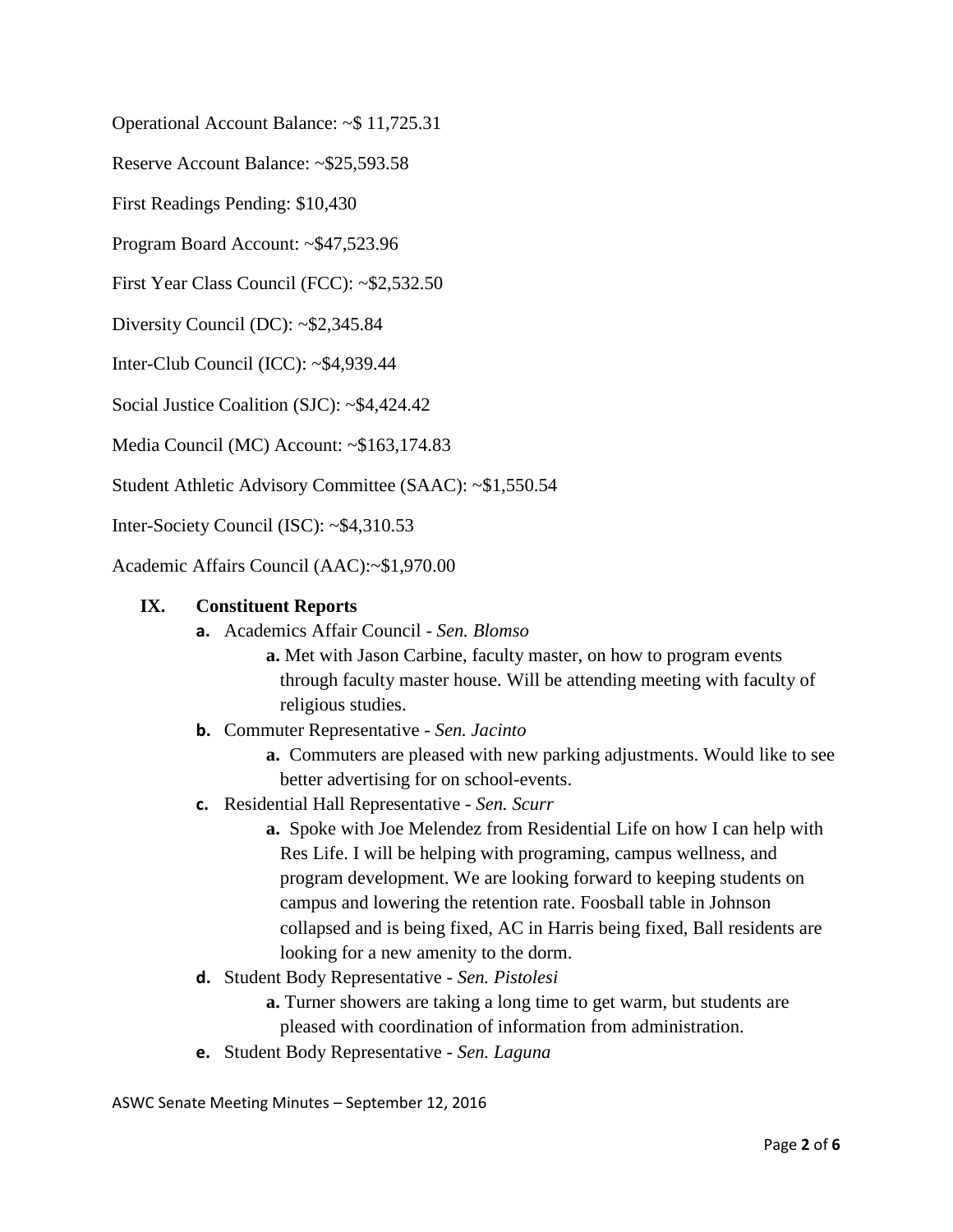**a.** Looking to writing a bill about new major on campus – Sports Management. Students are pleased with parking.

**f.** Student Body Representative - *Sen. Brown*

**a.** Students are pleased with parking and SLC. Excitement about new renovations in the Spot. Quality of dorms, bathrooms, and campus is a concern because of facility's budget and staff cuts.

**g.** Student Body Representative - *Sen. Scriber*

**a.** Everyone is pleased with parking. Talking to previous Sodexo manager about campus quality. There needs to be discussion about more inclusive dorms for LGBTQ student demographic. New students do not feel comfortable living in the typical first-year dorms.

**h.** Diversity Council Representative - Sen. Vega

**a.** A lot less information on first week events for upperclassmen than last year.

**i.** Inter-Club Council Representative - *Sen. Bettridge*

**a.** Worked with LEAP to get ready for Student Activities Fair this Wednesday.

**j.** Social Justice Coalition Representative - *Sen. Wells*

**a.** Working with SJC presidents on constitutions. Doing biweekly meetings to try and attract more students. Looking into on-campus protests.

- **k.** Media Council Representative Sen. Boynton
	- **a.** Media Council advertising Buzz Feed app for Whittier College. Hosts oncampus media as well as national news sources such as USA Today. Former student, and now independent contractor, will be tech advisor with Media Council to help bring more technology. QCTV was funded for \$6,000 worth of equipment.
- **l.** Student Athletic Advisory Committee Male Representative *Sen. Angileri*

**a.** Cross Country invitational at UC Irvine. Men's water polo beat LMU for the first time in school history. Home game the  $27<sup>th</sup>$  @ 7pm.

**m.** Student Athletic Advisory Committee Female Representative - *Sen. Campos*

**a.** Football lost to Whitworth. Volleyball opens conference tomorrow at Cal Lutheran, first home game Friday vs. La Verne.

- **n.** Inter-Society Council Male Representative *Sen. Fossier*
	- **a.** Penns welcome back dance next week!
- **o.** Inter-Society Council Female Representative *Sen. Chen*
	- **a.** Informational meetings for new students interested in societies Thursday September 14 @ 7:30pm.

## **X. Committee Reports**

**a.** Administrative - Vice President Dueñas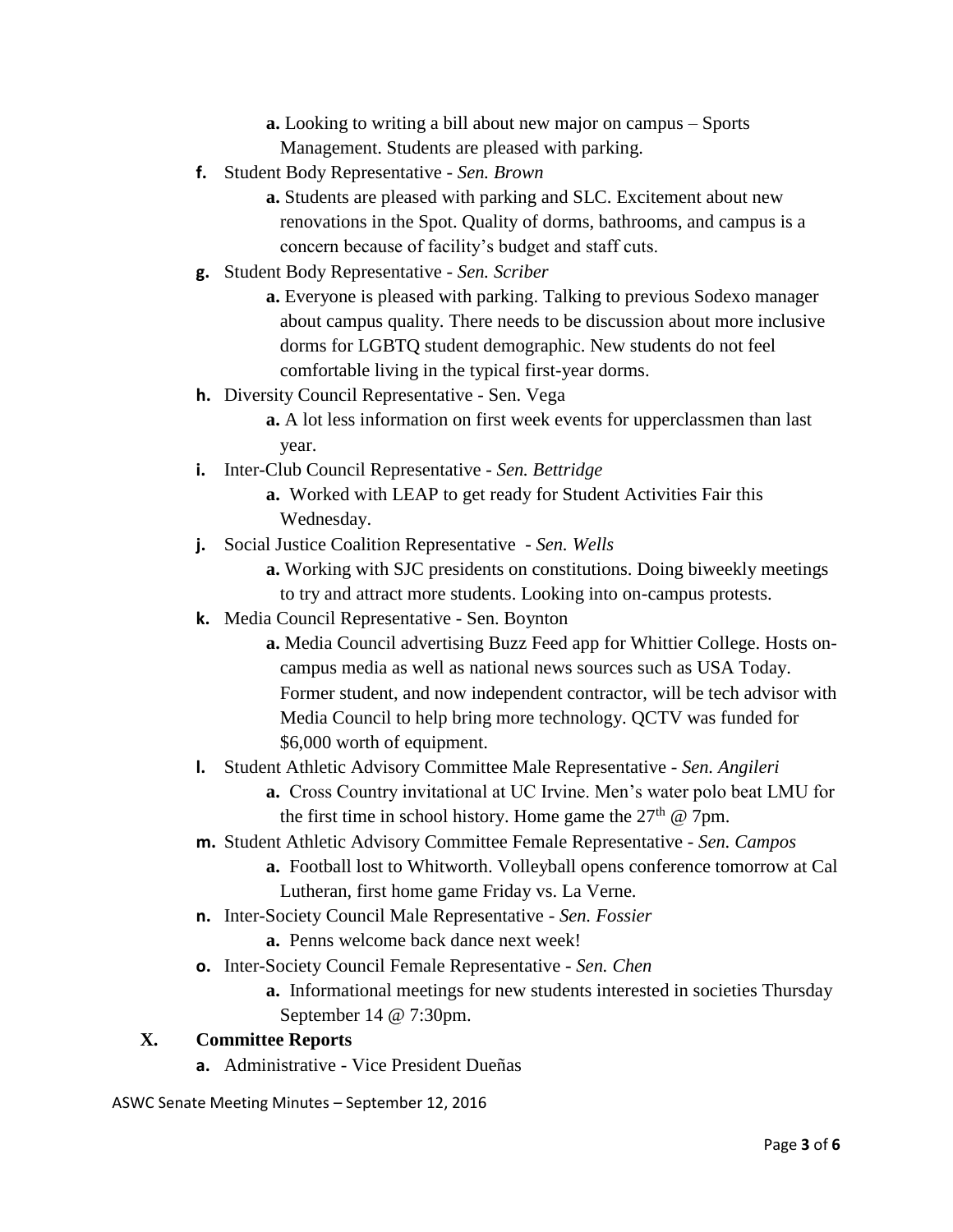- a. Looking into new constitutions such as Diversity Council because it has not been updated in a long time.
- **b.** Budget- Treasurer Heymans
	- a. Budget meets every Monday @ 5:00 pm. More students need to join!
- **c.** Campus Relations Director Manning
	- a. Meetings every Wednesday at 6:30pm. Working on advertising for events this year. Informational meetings
- **d.** Elections- Secretary Parviainen
	- a. First meeting tomorrow at 4:30 in the Senate office! FCC informational meetings this week – September 15 @ 4:30 and September 16 @ 5:30pm
- **e.** Program Board Program Board Director Marquez
	- a. Tuesdays at 5 in LEAP conference room. Hypnotist and trip to Getty Museum had great turn out. Movie night tomorrow in Campus Courtyard – STAR WARS. Dodgers game Thursday September 22 – get tickets on OrgSync!
- **f.** Advocacy- President Rashid
	- a. Every Friday at 4! Doing a lot of advocacy work for the ASWC!
- **g.** Culinary- Sen. Scriber
	- a. Meetings 4:30 on Fridays. Advocacy group for students and on-campus dining services.
- **h.** Environmental- Rep. McMurray
	- a. Met with Danny Nakamura grounds facilitator. Discussed options for Allied Service, a food pick up waste company that can be turned into compost. There is a science for making science apparently. Set up meeting with Stephanie from Bon Appetite on food waste and disposal. Looking to make amendments to SEFA. Meetings on Thursday in Senate office from 3-4pm.
- **i.** Student Feedback- Sen. Scurr
	- a. Meetings on Friday at 2pm. Talked to Joe Melendez about comment boxes. Are boxed being utilized?
- **j.** Academic Affairs- Vice-President Dueñas
	- a. Thursdays 4:30 in Senate office. Work with student body, faculty, and administration.
- **k.** Student Finance President Rashid

a.Meetings every Tuesday at 5 in the Senate office. Goes over student's financial needs and created in the spring of 2016 to discuss impact of student debt crisis.

## **XI. Public Voice - Maxwell Hoversten**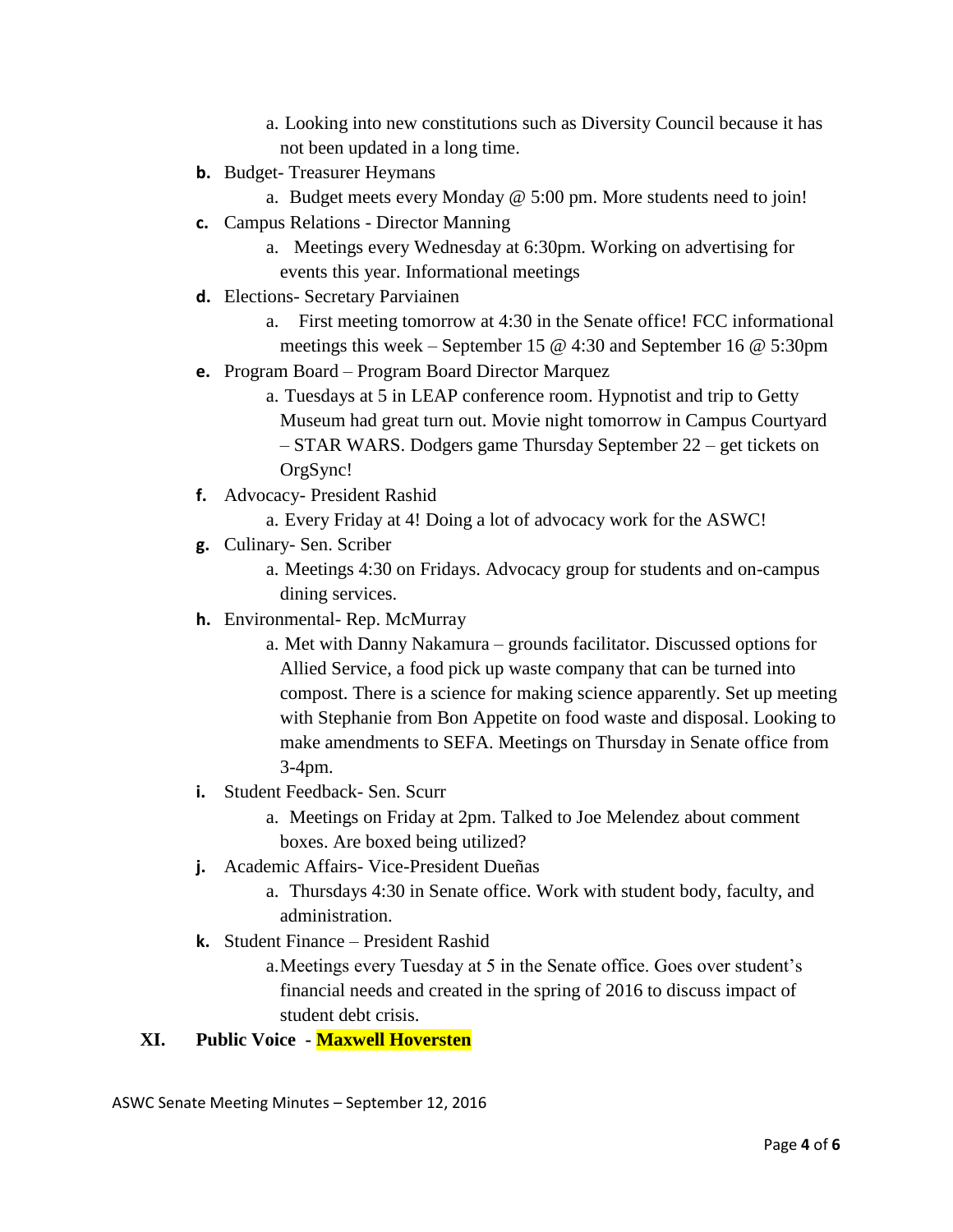- **a.** Health Issue Harris B bottom floor has an ant issue that is spreading throughout the dorm.
- **b.** First-Year Engagement for Welcome Week Physical signs that new students can see and figure out how to navigate on a new campus.

#### **Hamilton Williams (new Social Work Professor at Whittier College)**

**c.** Call of action to host Standing Rock Sioux protest about new pipeline construction in North Dakota (encouraging the ASWC Senate to host it).

#### **Hannah Martin, Athenian Society**

**d.** Wants opinion for the scheduling of annual Luna dance. There is conflict with the dance and Sports Fest at Whittier College. Specifically, the dance is the same night as the Talent Show. Athenian Society is considering moving the location from the Radisson Hotel to a local night club. Sports Fest may not be continued for this year and the general consensus is that most students do not like the event.

#### **XII. First Readings**

- **a.** Welcome Back Dance William Penn Society: Requesting \$6,930 for the annual dance which is on September 23<sup>rd</sup>. Historically, this is one of the most attended dances of the year. Discourse ensued about potential strobe lights and triggering epileptic seizures to students with epilepsy. Event is fast-tracked and will be voted on in Daily Calendar Considerations.
- **b.** Trip To Universal Studios LEAP Office: Requesting \$3,500 for a trip to Universal Studios (Wizarding World of Harry Potter). Tickets will cost \$35. 75 tickets will be available and has been subsidized, so the cost that students will pay for a ticket will be significantly less than face value. Transportation will be paid for and will take students to and from the park. LEAP and Program Board are contributing \$1,000 each and the Dean of Students is contributing \$675. The event needs to be fast-tracked in order to go on sale next week. Event is fasttracked and heard in Daily Calendar considerations.

#### **XIII. Daily Calendar Considerations**

- a.Welcome Back Dance William Penn Society: Funded in requested amount of \$6,930. Motion by Sen. Blomso.
- b.Trip To Universal Studios LEAP Office: Funded in requested amount of \$3,500.

#### **XIV. Miscellaneous Business**

a. Mistreatment of new facilities and housekeeping workers (Flagship): Effects being felt all around campus. There were protests last week (Thursday September 8) for the mistreatment of these workers. The ASWC Senate held a summer session about this issue and passed a